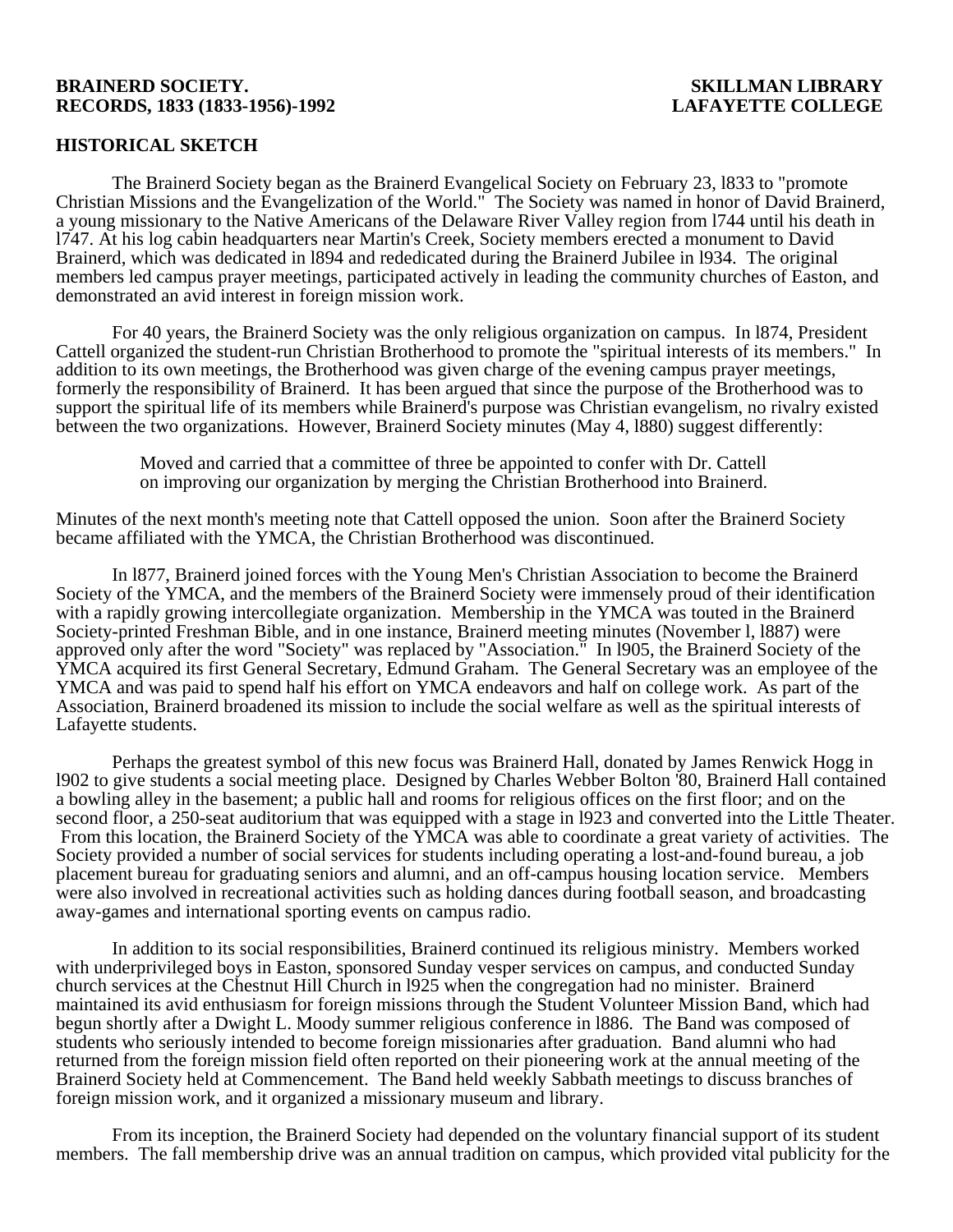## **BRAINERD SOCIETY. SKILLMAN LIBRARY RECORDS, 1833 (1833-1956)-1992 LAFAYETTE COLLEGE**

Society as well as funding. In l928-29, the Student Council decided that the fee would be included on the student's bill, which made membership in both the Brainerd Society and the YMCA automatic upon registration. However, as College historian Albert Gendebien points out, "Not all young men appreciated receiving YMCA membership by virtue of becoming students at Lafayette." Accordingly, official ties with the YMCA were severed in l928-29, and a faculty member was appointed to act as the Society's advisor.

 In l947, President Hutchinson established the student-run College Church, and at the same time he guided the reorganization of the Brainerd Society. Dr. Hutchinson sought to make membership in Brainerd voluntary, believing that a group of interested students and elected officers would participate more actively. Over the next two years, however, the College Church performed the religious responsibilities of Brainerd so effectively that in l949 the Brainerd Society disbanded and re-formed itself into the Brainerd Student Union. The mission of the Brainerd Student Union was "to establish and maintain facilities so as to provide for the social needs and social activities in all phases of student life at Lafayette College." In its new capacity, Brainerd was responsible for seven committees: Youth Services (YMCA Boys' Club), Maintenance and Supply, Recreation and Bowling, Motion Pictures, Book Exchange, Dance and Entertainment, and Publicity and Publications. In l95l, Hogg Hall (the former Brainerd Hall had been so renamed in l944) was dedicated for these purposes.

 By the mid-l950s, however, few of these committees' activities remained the responsibility of Brainerd. Hogg Hall was overseen by the chaplain; the bowling alleys had been moved to North Hall under new management; the Freshman Handbook was published by the Lafayette Press; and most of the dances were funded by the fraternities. In l955-56, when the funding for student activities was changed so that budgetary approval became the responsibility of parent departments and the Student Council, the Brainerd Student Union found itself with little authority over the few assigned tasks that remained to it. In l956, amid general feelings that Brainerd had become an expensive and unnecessary encumbrance to the College, the Brainerd Student Union was dissolved.

 Although the old Brainerd Society was never revived, the name and primary mission of David Brainerd has always been honored at Lafayette College. When the Brainerd Student Union ended, the Earl Orwig Society for preministerial students became the David Brainerd Fellowship so that the Brainerd name would continue to survive on campus. Later, Chaplain Peter Sabey established the position of David Brainerd Assistant for a David Brainerd Project in Christian Work and Fellowship. In the late l980s, a new Brainerd Society was established as "a fellowship of people seeking to explore the meaning of faith and to live out their calling as Christians" through weekly Bible study meetings.

## **BRAINERD DATELINE**

| 1744    | David Brainerd begins ministry to Indians                                     |
|---------|-------------------------------------------------------------------------------|
| 1747    | David Brainerd dies                                                           |
| 1833    | Brainerd Evangelical Society forms at Lafayette College                       |
| 1874    | Christian Brotherhood established at Lafayette                                |
| 1877    | Brainerd Society joins YMCA. Brotherhood disbanded soon after                 |
| 1884    | Society erects monument at David Brainerd's log cabin missionary headquarters |
| 1886    | Student Volunteer Band for Foreign Missions organized at Lafayette            |
| 1894    | Brainerd monument dedicated                                                   |
| 1902    | <b>Brainerd Hall dedicated</b>                                                |
| 1905    | First YMCA General Secretary appointed at Lafayette                           |
| 1923    | Little Theatre added to Brainerd Hall                                         |
| 1928-29 | Ties with YMCA severed; Brainerd Society fees put on student bill             |
| 1934    | <b>Brainerd Jubilee</b>                                                       |
| 1944    | Brainerd Hall renamed Hogg Hall                                               |
| 1947    | College Church established; Brainerd Society reorganized, membership becomes  |
|         | voluntary                                                                     |
| 1949    | <b>Brainerd Society becomes Brainerd Student Union</b>                        |
| 1951    | Hogg Hall dedicated for Brainerd Student Union activities                     |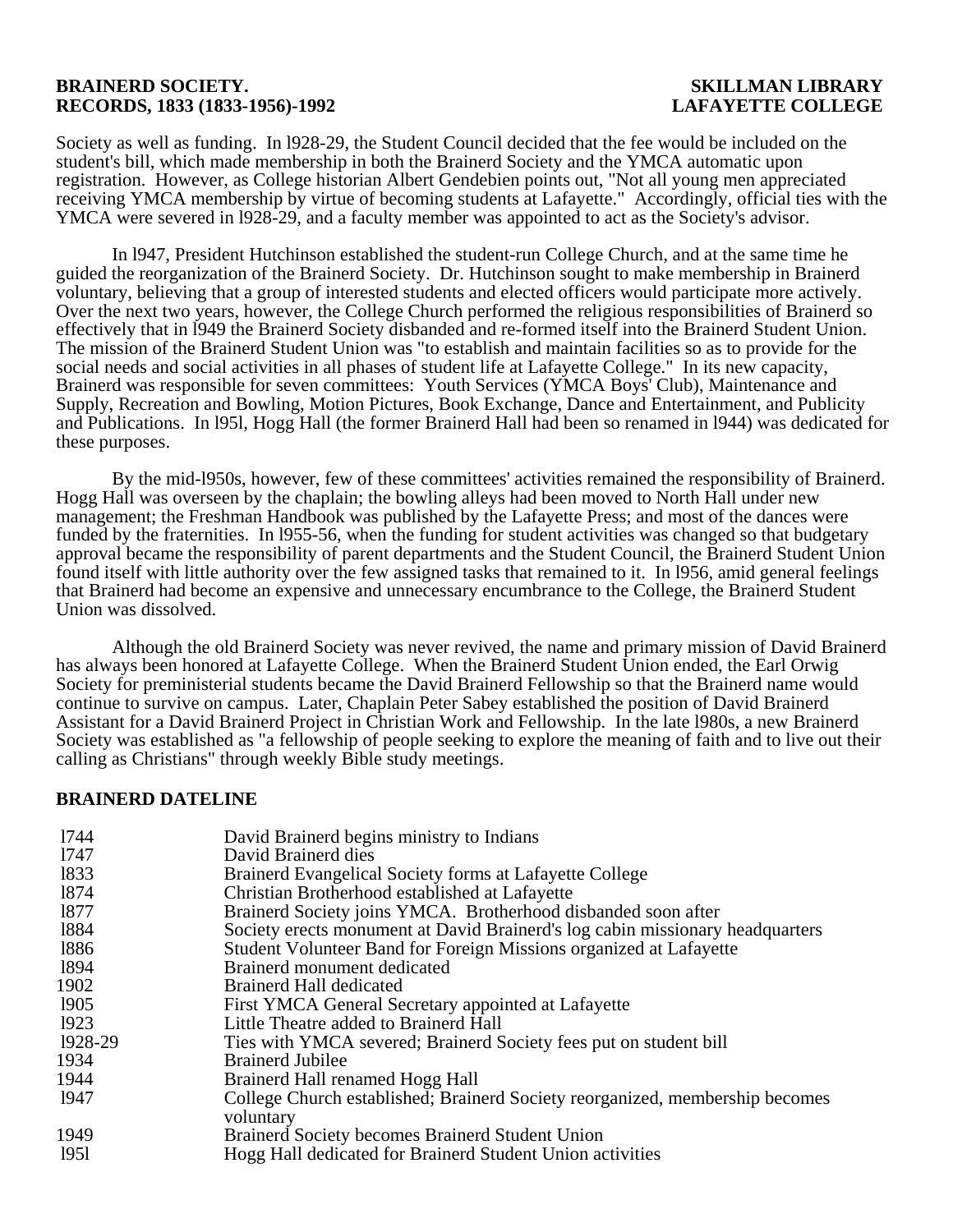## **BRAINERD SOCIETY. SKILLMAN LIBRARY RECORDS, 1833 (1833-1956)-1992 LAFAYETTE COLLEGE**

| 1956    | <b>Brainerd Student Union dissolved</b> |
|---------|-----------------------------------------|
| 1988(?) | New Brainerd Society established        |

# **SCOPE AND CONTENT NOTE**

 The Brainerd Society Records (l833-l956; l992) include minutes, financial accounts, correspondence, writings, and memorabilia that reflect the character and activities of one of Lafayette College's longest-lived student organizations. The oldest item is a broadside of "Hymns to be sung at the Brainerd Anniversary, l838"; the oldest surviving handwritten records are three letters written in 1939 on behalf of the Brainerd Society. The most recent item is a publication describing the new Brainerd Society in the 1990s. The Brainerd Society Records comprise six linear inches of bound and unbound materials arranged by type in two boxes.

 Box l contains bound records, including two volumes of minutes that give a monthly account of Brainerd Society business meetings from l860-l868 and l879-l900. A typical meeting began with devotional exercises, such as singing a hymn and praying, followed by roll call and approval of the previous meeting's minutes. Until the late l880s, one or two religious essays were then read on religious topics, such as "The Mind of Christ." The meeting continued with reports from standing committees, e.g. Foreign and Domestic Missionary Work, Bible Study, Sabbath School, Finance, and Membership (with new members listed each month by name). In volume  $\tilde{2}$  of the minutes, YMCA work on college campuses at the state and national levels were reported at meetings, but little mention is made of specific YMCA activities at Lafayette, with the exception of YMCA conferences attended by Lafayette students. Members closed meetings by singing a hymn.

 The second volume of minutes makes few references to YMCA social work pursued by the Society, reflecting the predominantly religious character of the YMCA through the late nineteenth century. Insight into the social activities under the auspices of Brainerd can be gleaned from unbound materials in Box 2. Further historical information, particularly about the Brainerd Student Union, can be found in historical sketches written for a variety of occasions, such as the dedication of Hogg Hall. These accounts are scattered throughout the collection and are indexed in Appendix I. Appendix II lists addresses given before the Brainerd Society that are not contained in the collection.

 Also included in the Brainerd Society Records are the bound and loose records of the Student Volunteer Mission Band. Of particular interest are several pieces of correspondence written in response to a survey sent out by Band member Charles Read Pittman, class of l897, who was apparently gathering information on the missionary activities of Band alumni for the Record Book of the Student Volunteer Band for Foreign Missions. Band members were expected to sign a pledge to dedicate their lives to foreign missions, and the letters indicate how a few Band alumni had fulfilled their pledges. Pittman, himself, was a missionary to Iran from 1900 until 1940.

# **INVENTORY**

### **Box 1**

### Volume

| Minute Book of the Brainerd Evangelical Society<br>Letters written on behalf of the Brainerd Evangelical Society of La Fayette College<br>Minutes: 1860-1868<br>Financial Accounts (2p.) |
|------------------------------------------------------------------------------------------------------------------------------------------------------------------------------------------|
| <b>Brainerd Society Minutes</b><br>Minutes: 1879-1900<br>Constitution of the Brainerd YMCA of Lafayette College, adopted October 6, 1885<br>Roll of Members 1890; 1882-1888              |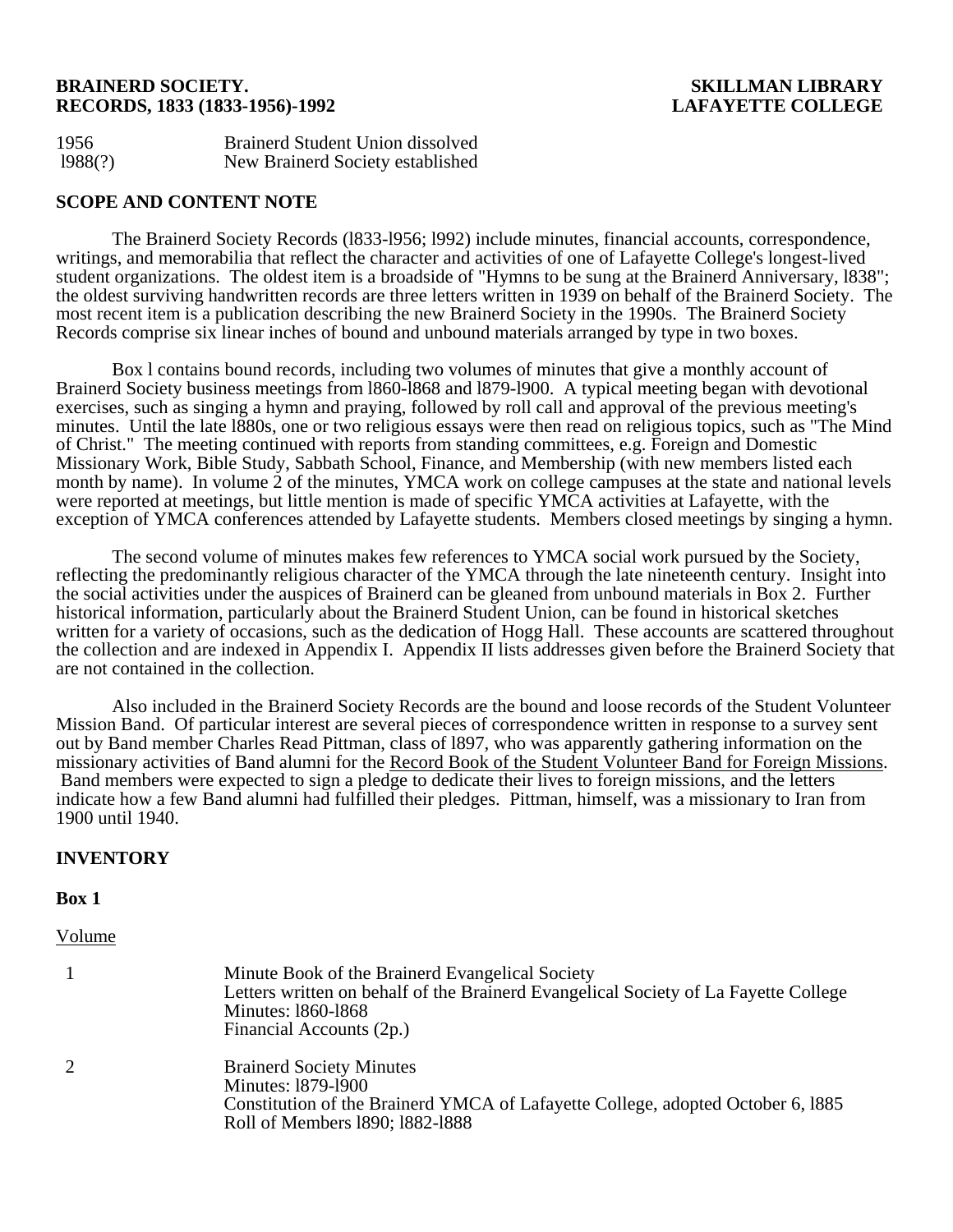# **BRAINERD SOCIETY. SKILLMAN LIBRARY**  RECORDS, 1833 (1833-1956)-1992

|                | Record Book of the Student Volunteer Band for Foreign Missions (December 1892)<br>Historical Sketch<br>Biographical sketches of Lafayette alumni who had gone to or Band members<br>preparing to go to the foreign mission field (classes of 1836-1884 are represented) |
|----------------|-------------------------------------------------------------------------------------------------------------------------------------------------------------------------------------------------------------------------------------------------------------------------|
| $\overline{A}$ | Brainerd Society Treasurer's Account Book, 1856-1867                                                                                                                                                                                                                    |
|                | Address: Robinson, T.H. Anniversary sermon before the Brainerd Evangelical Society<br>of Lafayette College, July 28th, 1867                                                                                                                                             |

# **Box 2**

# Folders - Unbound Materials

- 1 Brainerd Society Miscellaneous Records, 1938-
- 2 Brainerd/Hogg Hall Dedication Memorabilia: 1902, 195l
- 3 Publications Prospectuses: l906-07, l920-2l, Student Handbook 1928-29, l936-39, l992
- 4 Publications College Calendars: l936-38
- 5 Volunteer Mission Band Miscellaneous Records
- 6 YMCA Miscellaneous Records

# **APPENDIX I HISTORICAL SKETCHES**

Account of the formation of the Volunteer Band for Foreign Mission, [Charles Pittman?], [December l892?] (Box 1, Volume 3).

"Fiftieth Anniversary Celebration of the Dedication of Hogg Hall, February 24, l95l (Box 2, Folder 2)

"History of Brainerd Hall," Professor D. Arthur Hatch

"History of the Brainerd Society," Dr. Robert Crosen

"The Brainerd Student Union and Its Activities," Dr. Bernard C. Marklein

"Notes of the History of the Brainerd Society," April 2l, l949 (Box 2, Folder 1)

# **APPENDIX II ADDRESSES**

The following addresses are available in Special Collections: (Lafayette Collection, KA)

Allison, Matthew, "Sermon delivered before the Brainerd Evangelical Society, July 23, l854 (Vol. 3).